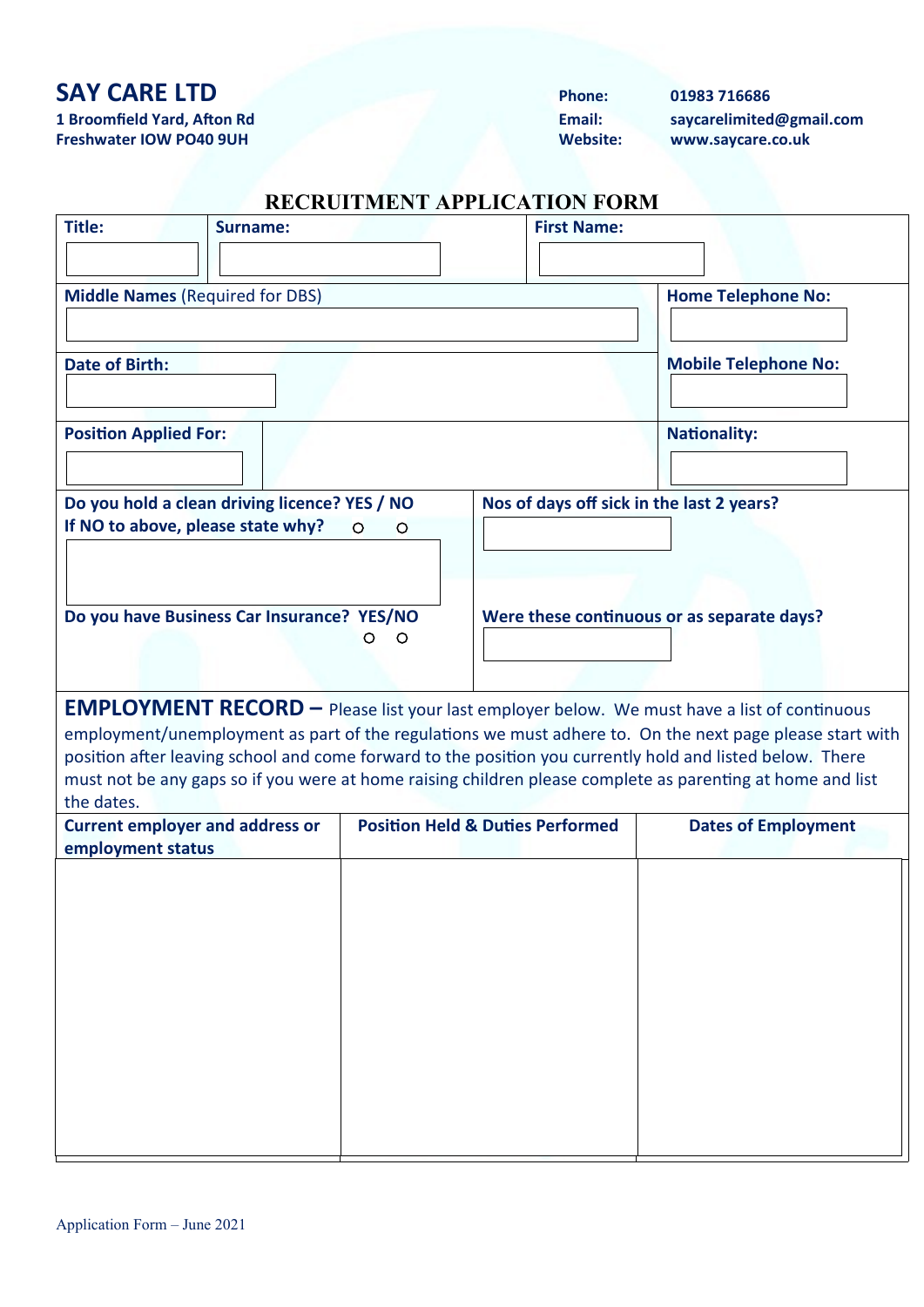Please start with your first job, or position after leaving school. Please ensure there are no gaps between positions. If you are attaching a CV please account for any gaps below. Please continue on reverse of paper if not enough space.

| <b>DATE</b> | POSITION/TITLE/ROLE | <b>EMPLOYER/EDUCATION/OTHER</b> |
|-------------|---------------------|---------------------------------|
| From:       |                     |                                 |
| To:         |                     |                                 |
| From:       |                     |                                 |
| To:         |                     |                                 |
| From:       |                     |                                 |
| To:         |                     |                                 |
| From:       |                     |                                 |
| To:         |                     |                                 |
| From:       |                     |                                 |
| To:         |                     |                                 |
| From:       |                     |                                 |
| To:         |                     |                                 |
| From:       |                     |                                 |
| To:         |                     |                                 |
| From:       |                     |                                 |
| To:         |                     |                                 |
| From:       |                     |                                 |
| To:         |                     |                                 |
| From:       |                     |                                 |
| To:         |                     |                                 |
|             |                     |                                 |
| From:       |                     |                                 |
| To:         |                     |                                 |
|             |                     |                                 |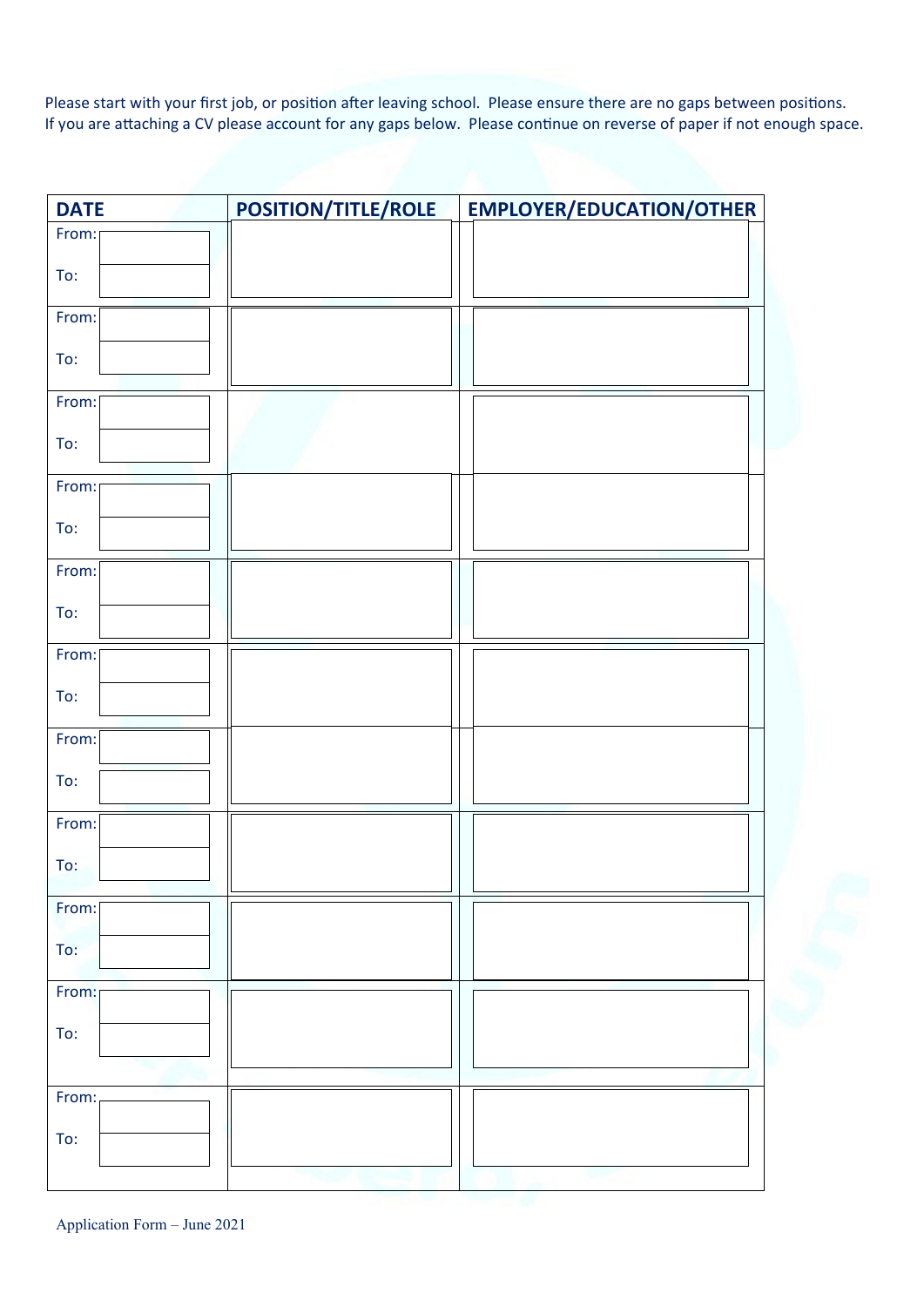| Schools/Colleges attended and qualifications gained: Continue on reverse if more space required.     |  |
|------------------------------------------------------------------------------------------------------|--|
|                                                                                                      |  |
|                                                                                                      |  |
|                                                                                                      |  |
|                                                                                                      |  |
|                                                                                                      |  |
|                                                                                                      |  |
|                                                                                                      |  |
|                                                                                                      |  |
|                                                                                                      |  |
|                                                                                                      |  |
|                                                                                                      |  |
|                                                                                                      |  |
|                                                                                                      |  |
| Please provide details of three referees (one of which should be your last employer and one may be a |  |
| personal referee):<br><b>Contact Name:</b>                                                           |  |
|                                                                                                      |  |
| <b>Company Name:</b>                                                                                 |  |
| Address:                                                                                             |  |
| <b>Telephone Nos:</b>                                                                                |  |
|                                                                                                      |  |
| <b>Email Address:</b>                                                                                |  |
| <b>Contact Name:</b>                                                                                 |  |
| <b>Company Name:</b>                                                                                 |  |
| Address:                                                                                             |  |
|                                                                                                      |  |
| <b>Telephone Nos:</b>                                                                                |  |
|                                                                                                      |  |
| <b>Email Address</b>                                                                                 |  |
| <b>Contact Name:</b>                                                                                 |  |
| <b>Company Name:</b>                                                                                 |  |
| Address:                                                                                             |  |
|                                                                                                      |  |
| <b>Telephone Nos:</b>                                                                                |  |
| <b>Email Address</b>                                                                                 |  |
|                                                                                                      |  |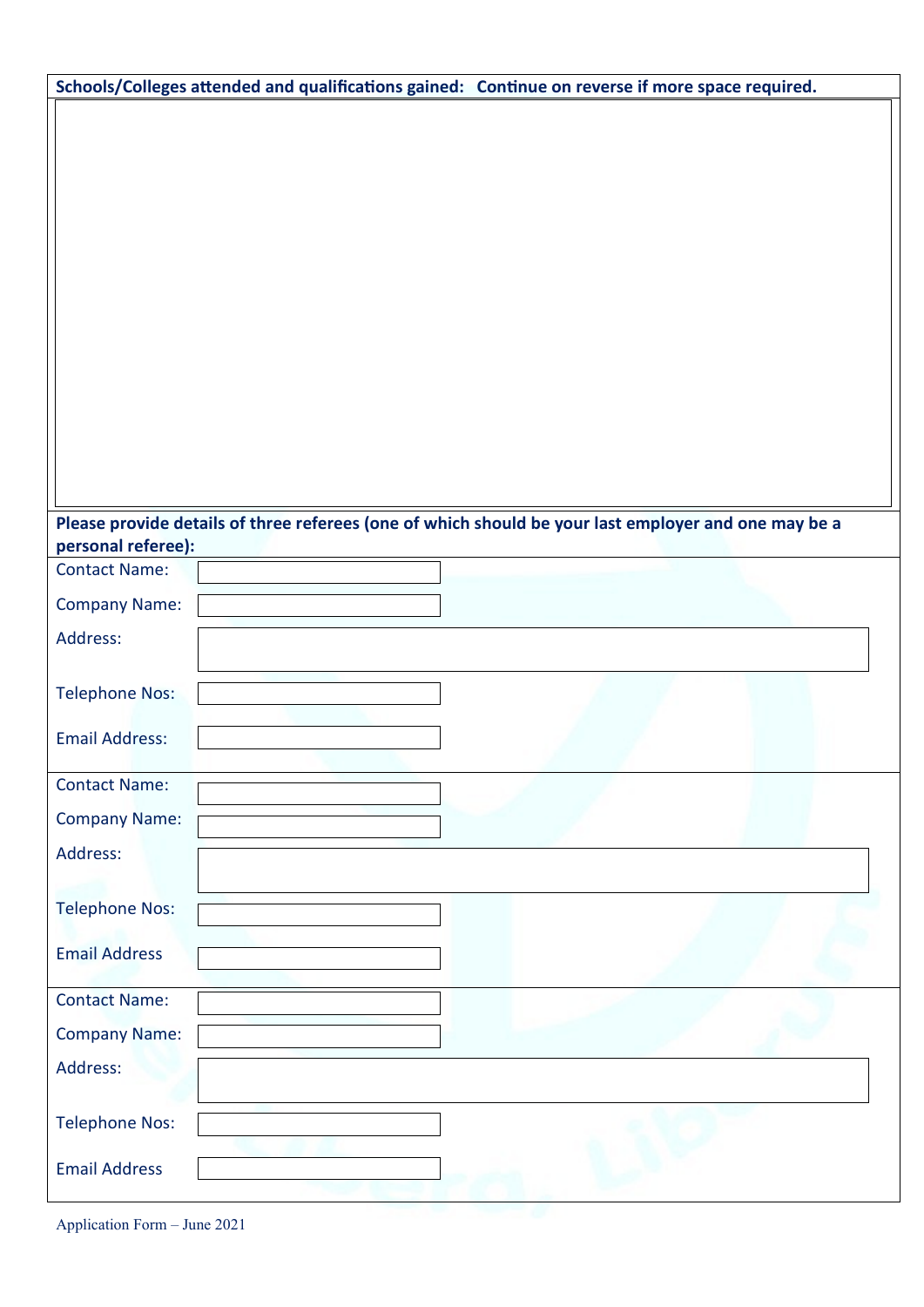| This post is exempt from the Rehabilitation of Offenders Act (Exceptions) Order 1975 and a Disclosure is to be made to the<br>Criminal Records Bureau. You must declare all criminal convictions, including those that would otherwise be considered spent.<br>Note that failure to disclose information regarding any cautions and convictions could result in a withdrawal of a job offer, or in<br>the event of employment, dismissal or disciplinary action. |                                                                                                                                                                                                                                  |  |  |  |  |
|------------------------------------------------------------------------------------------------------------------------------------------------------------------------------------------------------------------------------------------------------------------------------------------------------------------------------------------------------------------------------------------------------------------------------------------------------------------|----------------------------------------------------------------------------------------------------------------------------------------------------------------------------------------------------------------------------------|--|--|--|--|
|                                                                                                                                                                                                                                                                                                                                                                                                                                                                  | Medical Details - Do you have any health related conditions or take any medication that you feel may affect your ability to work<br>in any particular area of the position you are applying for. If yes, please provide details: |  |  |  |  |
|                                                                                                                                                                                                                                                                                                                                                                                                                                                                  |                                                                                                                                                                                                                                  |  |  |  |  |
|                                                                                                                                                                                                                                                                                                                                                                                                                                                                  |                                                                                                                                                                                                                                  |  |  |  |  |
|                                                                                                                                                                                                                                                                                                                                                                                                                                                                  |                                                                                                                                                                                                                                  |  |  |  |  |
|                                                                                                                                                                                                                                                                                                                                                                                                                                                                  |                                                                                                                                                                                                                                  |  |  |  |  |
|                                                                                                                                                                                                                                                                                                                                                                                                                                                                  |                                                                                                                                                                                                                                  |  |  |  |  |
|                                                                                                                                                                                                                                                                                                                                                                                                                                                                  |                                                                                                                                                                                                                                  |  |  |  |  |
| to starting employment with Say Care Limited.                                                                                                                                                                                                                                                                                                                                                                                                                    | I confirm that the above information is accurate, and my employment history is as accurate as I can remember from leaving school                                                                                                 |  |  |  |  |
|                                                                                                                                                                                                                                                                                                                                                                                                                                                                  |                                                                                                                                                                                                                                  |  |  |  |  |
| <b>Print Name:</b>                                                                                                                                                                                                                                                                                                                                                                                                                                               | Date:                                                                                                                                                                                                                            |  |  |  |  |

| <b>Print Name:</b> | Date: |
|--------------------|-------|
|                    |       |
| <b>Signature</b>   |       |
|                    |       |

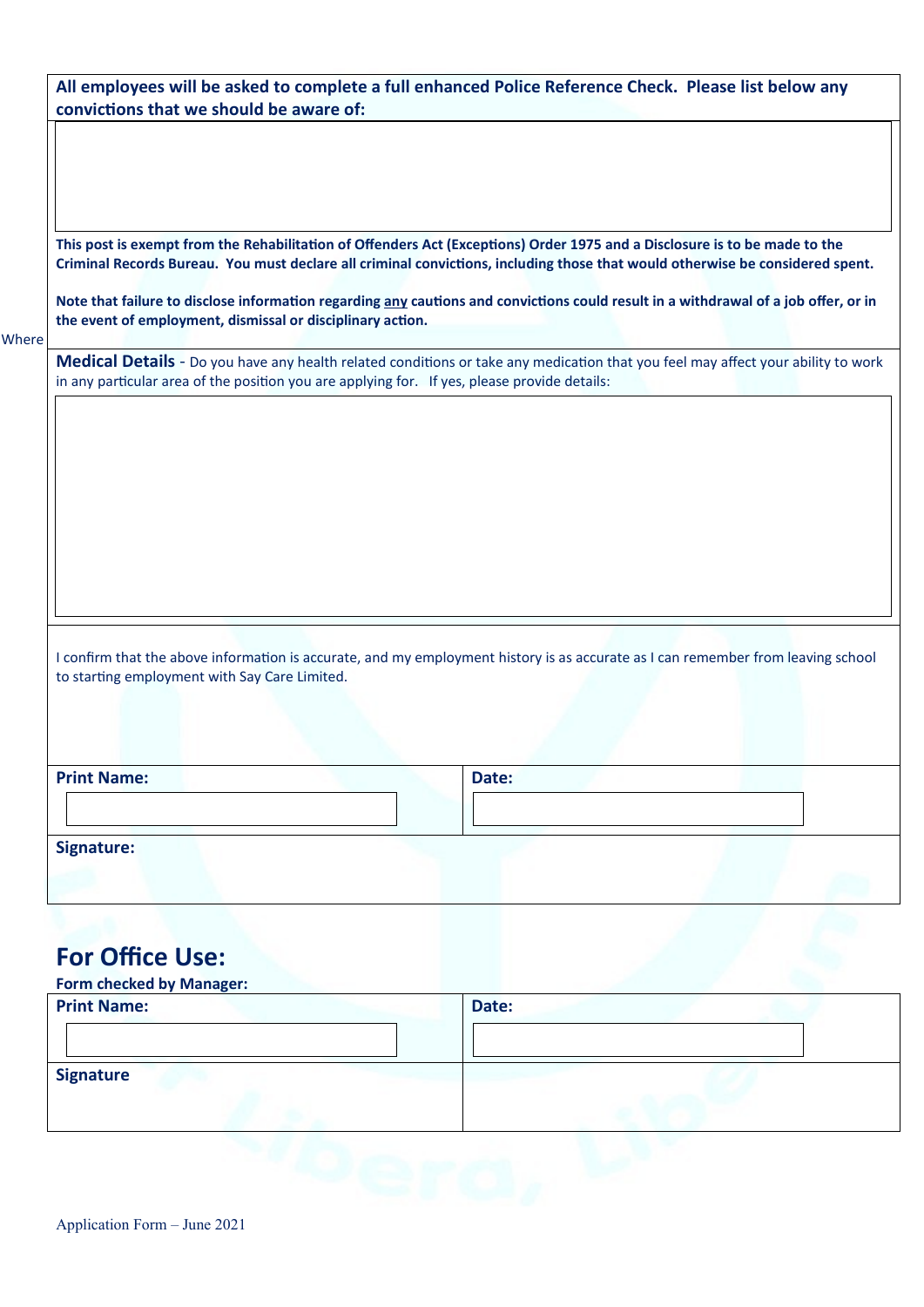# **Documentary Proof Required – Prior to Employment.**

Under the guidelines of the Home Office, and since Brexit the rules have changed, and it is the responsibility of an employer to be satisfied that a potential employee has the right to work in the UK. If you are not of UK origin, then we need evidence that you have a right to work in the UK. We can do this online if you have been given a share code, we will need this code and your date of birth to progress this. If you do not have a share code or do not wish to use this facility then we do need to see the original documents.

To combat illegal working we are under an obligation to retain copies, from an original document. Please sign the bottom of this form to confirm that you will be able to provide us with the original documents in order that we can, and have your permission to, retain this information on your personnel file. Please tick the documents that you will be able to supply.

#### *Temporary COVID-19 adjusted check measures*

Up to and including 5<sup>th</sup> April 2022 inclusive, Say Care can carry out temporary adjusted checks as follows:

- 1. You will be asked to submit a scanned copy or a photo of your original document via email or via a mobile app.
- 2. We will arrange a video call with you and ask you to hold up the original document to check it against the digital copy of the documents sent to us. We will record the date this is done and mark the copies "adjusted check undertaken on (date) due to COVID-19.
- 3. If you have a current Biometric Residence Permit, Biometric Residence Card, have been granted status under the EU Settlement Scheme or the points-based immigration system we can use the "online right to work checking service" (https://www.gov.uk/employee-immigration-employment-status) whilst we are having the video call – and you will be required to give us permission to view your details. The video call may be recorded for our records. You do not have to use the online service or provide us with permission, but you will have to provide us with the original documents as points 1 and 2 instead.

New guidance will be issued ahead of  $6<sup>th</sup>$  April 2022 and our notes will be updated accordingly.

#### **Step 1 - physical check**

An original document from either List A or List B is an acceptable document for a manual right to work check. Please tick the document you will provide at interview stage.

|                | <b>List A</b>                                                                                                                                                                                                                                                                                                                                                                                                                              | <b>Tick</b> |
|----------------|--------------------------------------------------------------------------------------------------------------------------------------------------------------------------------------------------------------------------------------------------------------------------------------------------------------------------------------------------------------------------------------------------------------------------------------------|-------------|
| $\mathbf{1}$   | A passport (current or expired) showing the holder, or a person named in the passport as the child of the<br>holder, is a British citizen or a citizen of the UK and Colonies having the right of abode in the UK.                                                                                                                                                                                                                         | п           |
| $\overline{2}$ | A passport or passport card (current or expired) showing that the holder is a national of the Republic of Ireland.                                                                                                                                                                                                                                                                                                                         | $\Box$      |
| 3              | A current document issued by the Home Office to a family a family member of an EEA or Swiss citizen, and<br>which indicates that the holder is permitted to stay in the United Kingdom indefinitely.                                                                                                                                                                                                                                       | □           |
| 4              | A document issued by the Bailiwick of Jersey, the Bailiwick of Guernsey, or the Isle of Man, which has been<br>verified as valid by the Home Office Employer Checking Service, showing that the holder has been granted<br>unlimited leave to enter or remain under Appendix EU to the Jersey Immigration Rules, Appendix EU to the<br>Immigration (Bailiwick of Guernsey) Rules 2008 or Appendix EU to the Isle of Man Immigration Rules. |             |
| 5              | A current Biometric Immigration Document (biometric residence permit) issued by the Home Office to the<br>holder indicating that the person named is allowed to stay indefinitely in the UK or has no time limit on their<br>stay in the UK.                                                                                                                                                                                               |             |
| 6              | A current passport endorsed to show that the holder is exempt from immigration control, is allowed to stay<br>indefinitely in the UK, has the right of abode in the UK, or has no time limit on their stay in the UK.                                                                                                                                                                                                                      | П           |
| $\overline{7}$ | A current Immigration Status Document issued by the Home Office to the holder with an endorsement<br>indicating that the named person is allowed to stay indefinitely in the UK or has no time limit on their stay in the<br>UK, together with an official document giving the person's permanent National Insurance number and their<br>name issued by a government agency or a previous employer.                                        |             |
| 8              | A birth or adoption certificate issued in the UK, together with an official document giving the person's<br>permanent National Insurance number and their name issued by a government agency or a previous employer.                                                                                                                                                                                                                       | □           |
| 9              | A birth or adoption certificate issued in the Channel Islands, the Isle of Man or Ireland, together with an official<br>document giving the person's permanent National Insurance number and their name issued by a government<br>agency or a previous employer.                                                                                                                                                                           |             |
| 10             | A certificate of registration or naturalisation as a British Citizen, together with an official document giving the<br>person's permanent National Insurance number and their name issued by a government agency or a previous<br>employer.                                                                                                                                                                                                | П           |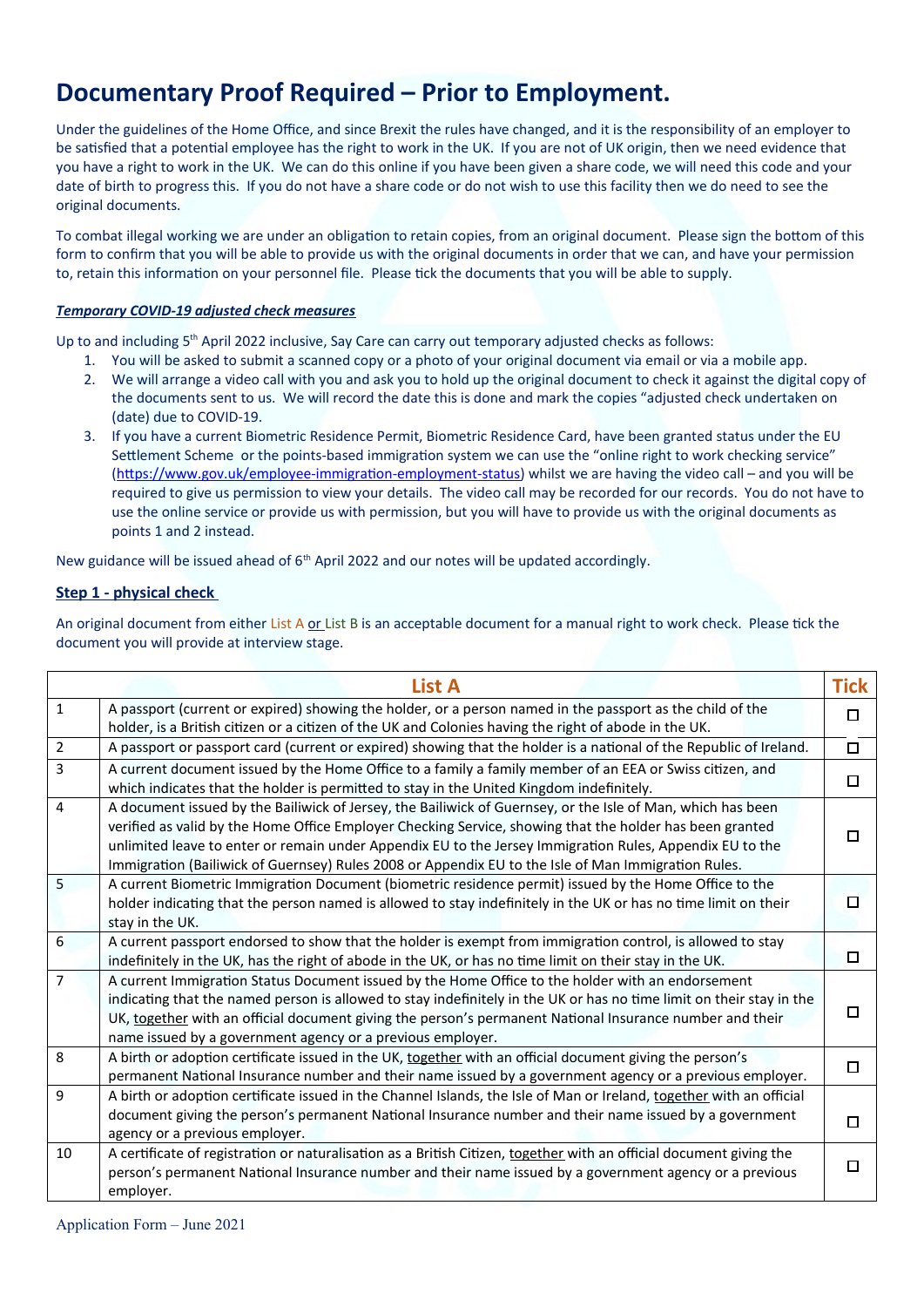|                | List $B -$ Group 1                                                                                                                                                                                                                                                                                                                                                                                                                       | <b>Tick</b> |
|----------------|------------------------------------------------------------------------------------------------------------------------------------------------------------------------------------------------------------------------------------------------------------------------------------------------------------------------------------------------------------------------------------------------------------------------------------------|-------------|
| $\mathbf{1}$   | A current passport endorsed to show that the holder is allowed to stay in the UK and is currently allowed to do<br>the type of work in question.                                                                                                                                                                                                                                                                                         | П           |
| $\overline{2}$ | A current Biometric Immigration Document (biometric residence permit) issued by the Home Office to the<br>holder which indicates that the named person can currently stay in the UK and is allowed to do the work in<br>question.                                                                                                                                                                                                        |             |
| 3              | A current document issued by the Home Office to a family member of an EEA or Swiss citizen, and which<br>indicates that the holder is permitted to stay in the United Kingdom for a time-limited period and to do the type<br>of work in question.                                                                                                                                                                                       |             |
| $\overline{4}$ | A document issued by the Bailiwick of Jersey, the Bailiwick of Guernsey, or the Isle of Man, which has been<br>verified as valid by the Home Office Employer Checking Service, showing that the holder has been granted<br>limited leave to enter or remain under Appendix EU to the Jersey Immigration Rules, Appendix EU to the<br>Immigration (Bailiwick of Guernsey) Rules 2008 or Appendix EU to the Isle of Man Immigration Rules. |             |
| 5              | A document issued by the Bailiwick of Jersey or the Bailiwick of Guernsey, which has been verified as valid by<br>the Home Office Employer Checking Service, showing that the holder has made an application for leave to enter<br>or remain under Appendix EU to the Jersey Immigration Rules or Appendix EU to the Immigration (Bailiwick of<br>Guernsey) Rules 2008, on or before 30 <sup>th</sup> June 2021.                         |             |
| 6              | A frontier worker permit issued under regulation 8 of the Citizens' Rights (Frontier Workers) (EU Exit)<br>Regulations 2020.                                                                                                                                                                                                                                                                                                             | П           |
| 7              | A current immigration status document containing a photograph issued by the Home Office to the holder with a<br>valid endorsement indicating that the named person may stay in the UK and is allowed to do the type of work in<br>question, together with an official document giving the person's permanent National Insurance number and<br>their name issued by a government agency or a previous employer.                           |             |

|                | List $B -$ Group 2                                                                                                                                                                                                                                                                                                                                                                                                           | Tick |
|----------------|------------------------------------------------------------------------------------------------------------------------------------------------------------------------------------------------------------------------------------------------------------------------------------------------------------------------------------------------------------------------------------------------------------------------------|------|
|                | A document issued by the Home Office showing that the holder has made an application for leave to enter or<br>remain under Appendix EU to the immigration rules on or before 30 <sup>th</sup> June 2021 together with a Positive<br>Verification Notice from the Home Office Employer Checking Service.                                                                                                                      |      |
| $\mathcal{P}$  | A document issued by the Bailiwick of Jersey or the Bailiwick of Guernsey, showing that the holder has made an<br>application for leave to enter or remain under Appendix EU to the Jersey Immigration Rules or Appendix EU to<br>the Immigration (Bailiwick of Guernsey) Rules 2008 on or before 30 <sup>th</sup> June 2021 together with a Positive<br>Verification Notice from the Home Office Employer Checking Service. |      |
| ς              | An application registration card issued by the Home Office stating that the holder is permitted to take the<br>employment in question, together with a Positive Verification Notice from the Home Office Employer Checking<br>Service.                                                                                                                                                                                       |      |
| $\overline{4}$ | A Positive Verification Notice issued by the Home Office Employer Checking Service to the employer or<br>prospective employer, which indicates that the named person may stay in the UK and is permitted to do the<br>work in question.                                                                                                                                                                                      |      |

**An original document from either List A or List B of the acceptable documents above must be obtained and copies kept, for a manual right to work check.**

**I acknowledge the above in contemplation of employment and will produce the relevant documents listed above.**

**Signed…………………………………………………….. Name (Print) ………………………………………………………..**

**Date ……………………………………………………….**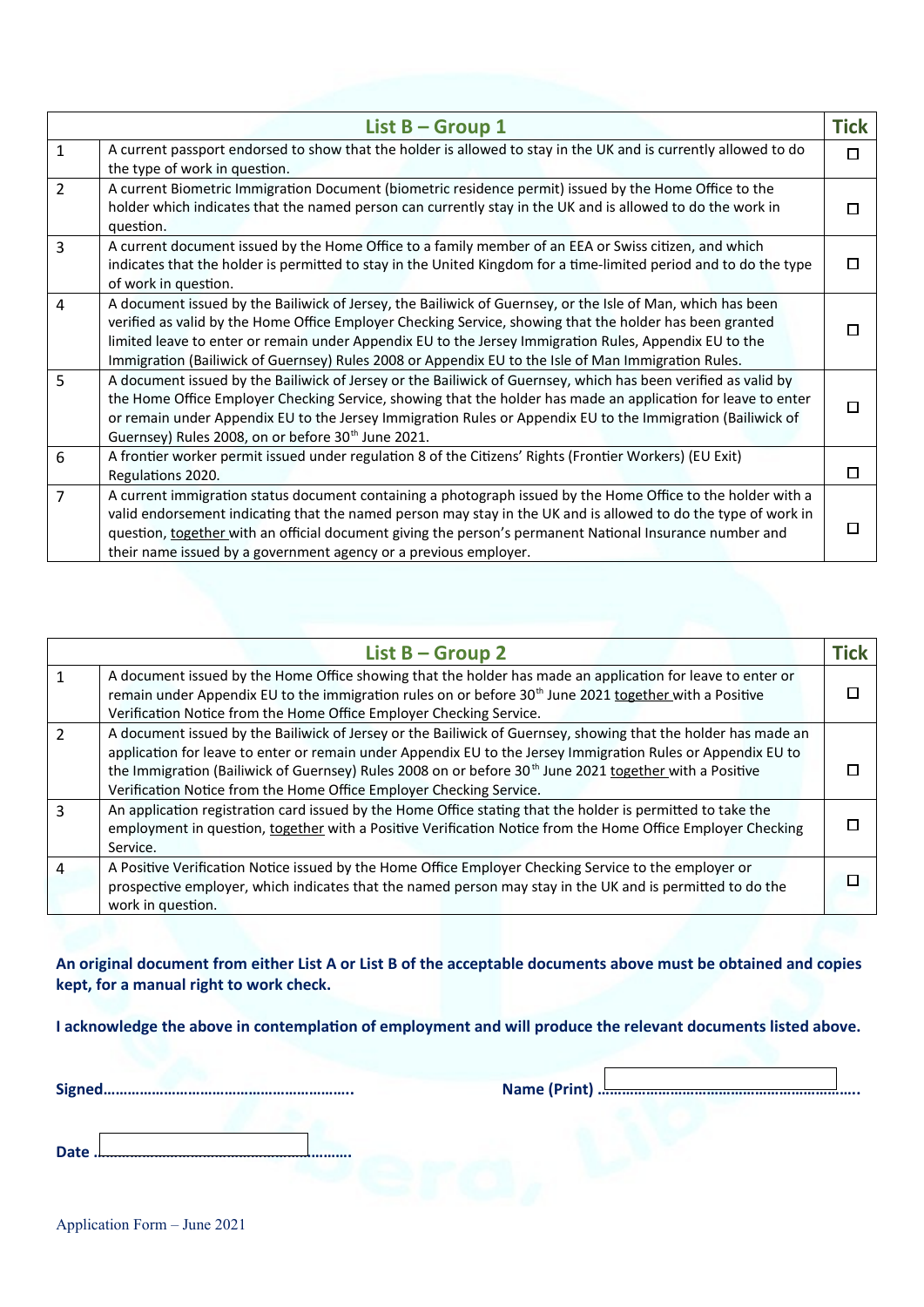# **For Office Use Only:**

#### **Checked by Manager.**

#### **Step 2 - check**

A manager must check that the documents are genuine and that the person presenting them is the prospective employee or employee, the rightful holder and allowed to do the type of work being offered:

|   |                                                                                                                                                                                                                                                                                                                                                                                              |            |   | <b>Circle one</b> |   |     |            |
|---|----------------------------------------------------------------------------------------------------------------------------------------------------------------------------------------------------------------------------------------------------------------------------------------------------------------------------------------------------------------------------------------------|------------|---|-------------------|---|-----|------------|
|   | Are photographs consistent across documents and with the person's appearance?                                                                                                                                                                                                                                                                                                                | <b>YES</b> | ∩ | <b>NO</b>         | ∩ | N/A | $\Omega$   |
|   | Are dates of birth correct and consistent across documents?                                                                                                                                                                                                                                                                                                                                  | <b>YES</b> | ∩ | <b>NO</b>         | ∩ | N/A | $\bigcirc$ |
| 3 | Are expiry dates for time-limited permission to be in the UK in the future i.e. they<br>have not passed (if applicable)?                                                                                                                                                                                                                                                                     | <b>YES</b> |   | <b>NO</b>         |   | N/A | ∩          |
| 4 | Have you checked work restrictions to determine if the person is able to work for you<br>and do the type of work you are offering? (For Students who have limited permission<br>to work during term-time, you must obtain, copy and retain details of their academic<br>term and vacation times covering the duration of their period of study in the UK for<br>which they will be employed) | <b>YES</b> |   | <b>NO</b>         |   | N/A |            |
| 5 | Are you satisfied the document is genuine, has not been tampered with and belongs<br>to the holder?                                                                                                                                                                                                                                                                                          | <b>YES</b> |   | <b>NO</b>         | € | N/A | ⌒          |
| 6 | Have you checked the reasons for any different names across documents (e.g.<br>marriage certificate, divorce decree, deed poll)? (Supporting documents should also<br>be photocopied and a copy retained).                                                                                                                                                                                   | <b>YES</b> |   | ΝO                |   | N/A |            |

#### **Step 3 - copy**

A clear copy of each document must be made, in a format which cannot later be altered, and retain the copy securely either electronically or in hardcopy. Tick which are retained:

| Passports: any page with the document expiry date, nationality, date of birth, signature, leave expiry date,   |  |
|----------------------------------------------------------------------------------------------------------------|--|
| biometric details and photograph, and any page containing information indicating the holder has an entitlement |  |
| to enter or remain in the UK and undertake the work in question.                                               |  |
| All other document: the document in full, both sides of a biometric residence permit. You must also record and |  |
| retain the date on which the check was made.                                                                   |  |

#### **Step 4 – Know the type of excuse you have**

If all three steps have correctly been carried out then the company has an excuse against liability for a civil penalty if the above person is found working for us illegally. However, Say Care need to be aware of the type of excuse we have as this determines how long it lasts for, and if, and when we are required to do a follow-up check.

The documents that have been checked and copied from are:

|    | <b>Excuse</b>                                                                                                 | Tick |
|----|---------------------------------------------------------------------------------------------------------------|------|
|    | List A – We have a continuous statutory excuse for the full duration of the person's employment with us. We   |      |
|    | are not required to carry out any repeat right to work checks on them                                         |      |
| 2  | List B: Group 1 - We have a time-limited statutory excuse which expires when the person's permission to be in |      |
|    |                                                                                                               |      |
|    |                                                                                                               |      |
| -3 | List B: Group 2 - We have a time-limited statutory excuse which expires six months from the date specified in |      |
|    |                                                                                                               |      |
|    |                                                                                                               |      |